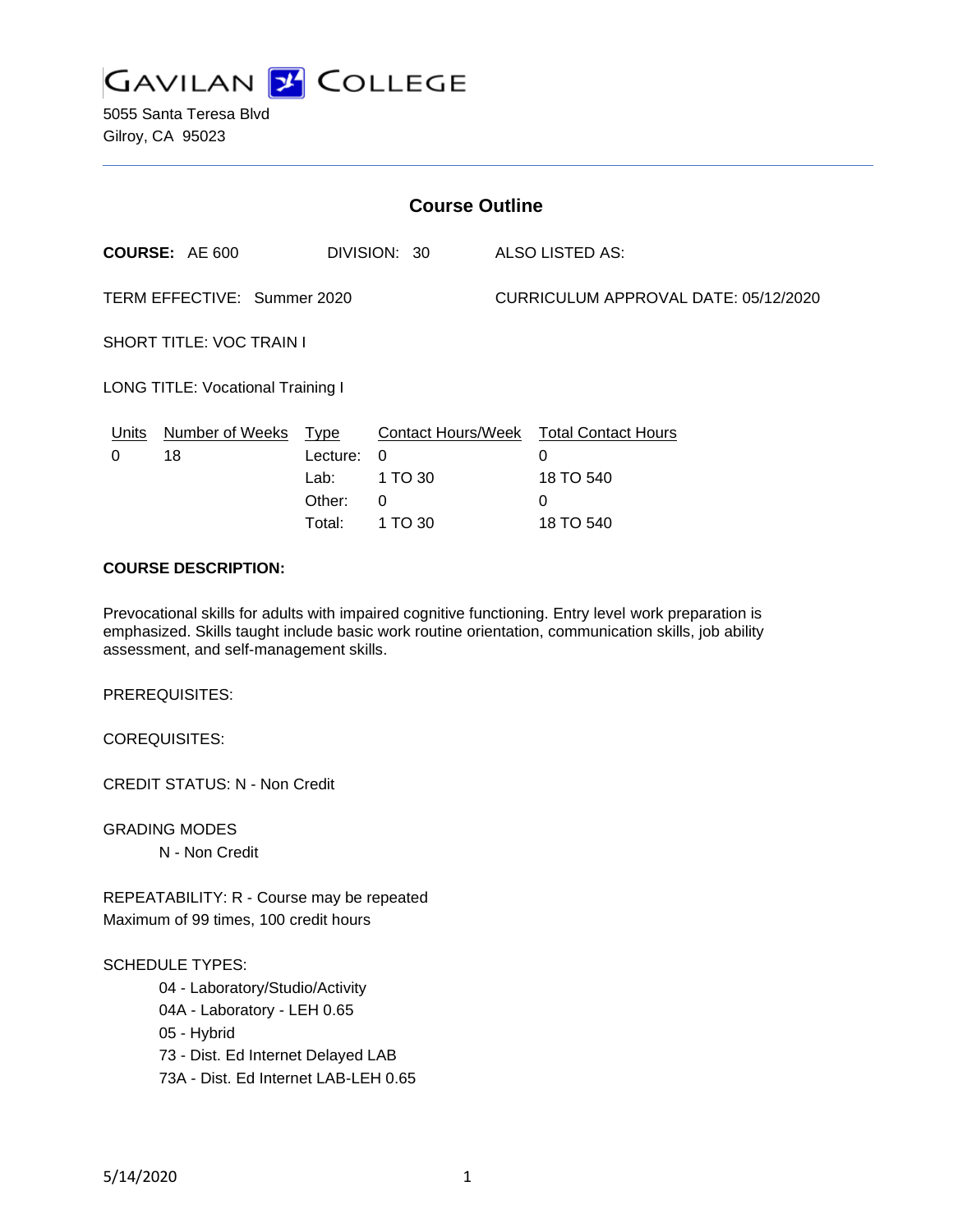## **STUDENT LEARNING OUTCOMES:**

By the end of this course, a student should:

1. Identify appropriate workplace behaviors and vocational skills in a work oriented program.

2. Demonstrate increased skill development in communication and peer-cooperation.

3. Identify and demonstrate the following work routines: schedules, safety, employer-employee relationships, appropriate job behavior and communication needs.

4. Recognize responsibilities and rights as an employee and as an individual.

## **CONTENT, STUDENT PERFORMANCE OBJECTIVES, OUT-OF-CLASS ASSIGNMENTS**

Curriculum Approval Date: 05/12/2020

1-540 Hours Note: Evaluation will consist of monthly progress review based upon observed behavior and skill development. Evaluation will be reviewed with the student, parents/guardians, and other involved agencies, as appropriate.

Student Performance Objectives: The course is individualized and student performance objectives will vary as determined by the nature and degree of a student's disability. Students will be expected to address goals at a level agreed upon in the Academic Accommodations Plan (AAP).

Instruction to be individualized according to degree of disability. Lab will consist of several activities conducted on an on-going basis, including community based on-the-job instruction; reigning in self management skills, self-advocacy, mobility; and identification of individual levels of vocational development through a variety of settings, community orientation and supervised work experience. Weeks and hours to be adjusted to student's educational contract and Academic Accommodations Plan.

#### **METHODS OF INSTRUCTION:**

Instruction will be by discussion and laboratory method involving activity and projects which will simulate actual entry-level employment. Individualized instruction will be emphasized according to the degree of disability.

## **OUT OF CLASS ASSIGNMENTS:**

Students will be evaluated monthly based upon their behavior and skill development in both volunteer and paid work experience.

Evaluation reports will be reviewed monthly with the students, instructors, employers and other involved agencies.

Students are responsible for preparation of entry level skills development, such as resume writing and job interviews.

## **METHODS OF EVALUATION:**

Skill demonstrations Percent of total grade: 100.00 % Class performance; Field work; Performance exams

## **REPRESENTATIVE TEXTBOOKS:**